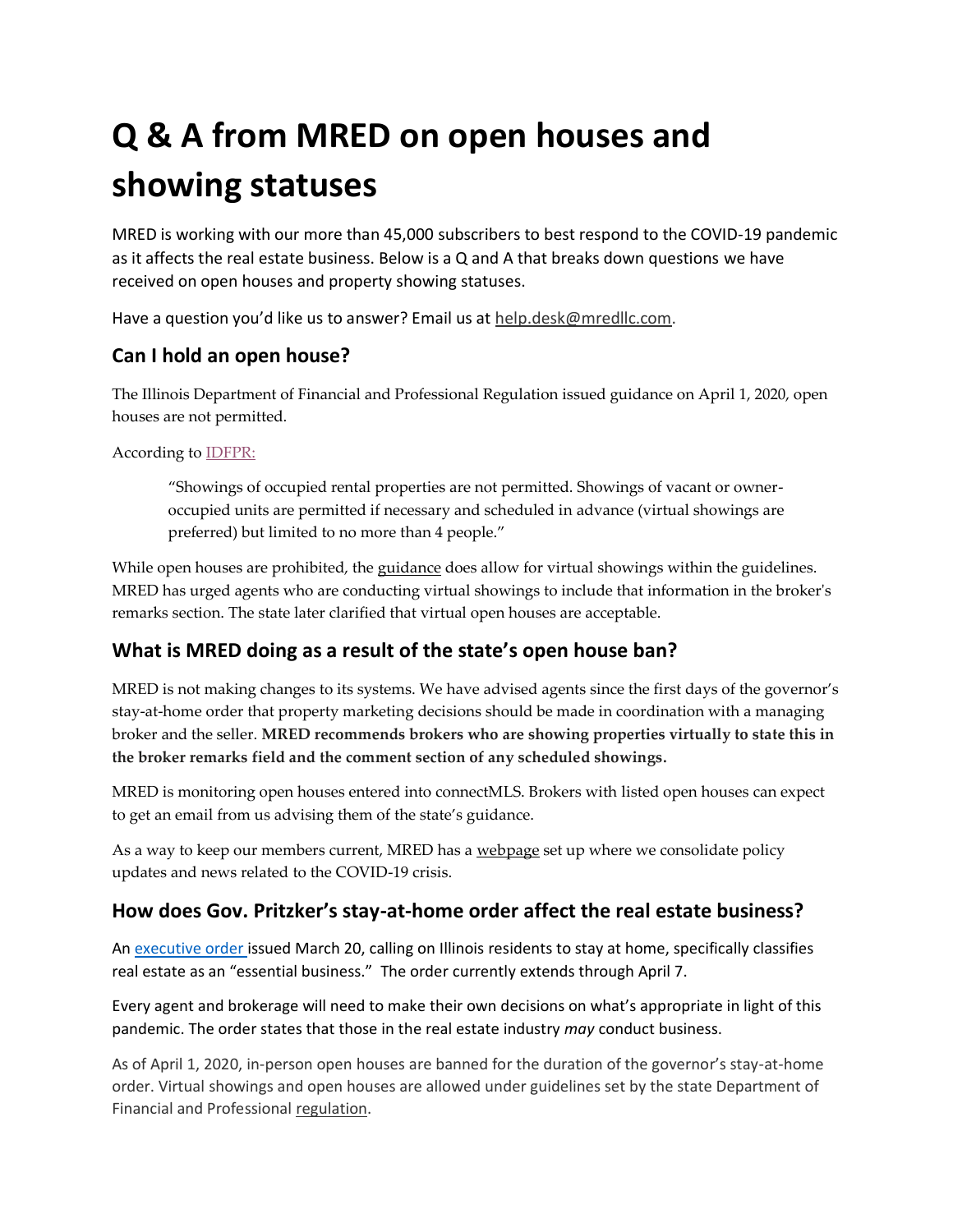Illinois Realtors® has additional [information](https://www.illinoisrealtors.org/blog/governor-pritzker-issues-stay-at-home-order/?utm_source=website&utm_medium=covid&utm_campaign=homeslider) on the order.

## **MRED's rules mandate a 72-hour response time on meeting active listing showing requests. Is that going to continue?**

MRED's Board of Managers discussed the response time on Friday, March 20, 2020. The board voted to suspend fines for showing violations as long as a "Stay at Home" order remains in effect in Illinois (currently through April 7). We recognize that the COVID-19 pandemic could have a big influence on the timing of showings.

#### **What has MRED done to address the COVID crisis when it comes to how listings may be classified?**

MRED took several significant steps after much discussion with our customers. At a specially called March 20 board meeting, the following actions were taken:

- 1. A rule which requires agents to show an active property within 72 hours of a showing request has been suspended for the duration of the governor's stay at home order, which at this point extends throug[h April 7, 2020.](https://www2.illinois.gov/Documents/ExecOrders/2020/ExecutiveOrder-2020-10.pdf) The board recognized that in this unprecedented time, scheduling a showing could take much longer than 72 hours.
- 2. MRED also changed a policy on how listings are handled in "Temp" status. Temp status indicates that properties are not being shown, either physically or virtually.

Previously, the time a property spent in Temp status *would* count toward Listing Market Time. Now, the time a property spends in Temp status *will not* count toward Listing Market Time. **The time a property spends in Temp status will continue to count toward Total Market Time.** 

Listing Market Time is visible on the Client Report, and also on the Agent Full and Listing Property History reports. Total Market Time is displayed only on the Agent Full and the Listing & Property History reports.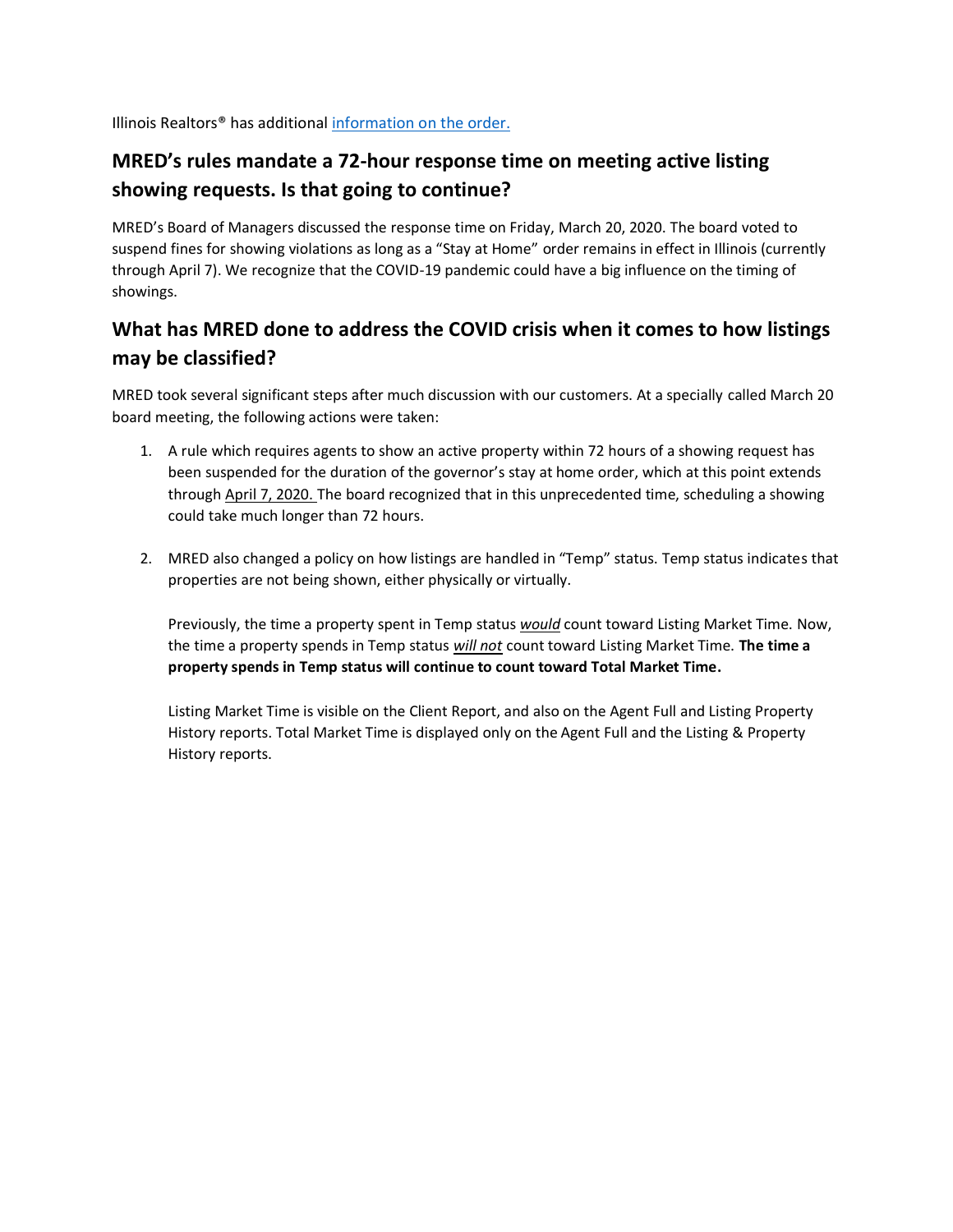#### **What is the difference between the Temp and Active listing classifications?**

MRED has produced a chart that shows the differences in Active (ACTV) and Temp listings.



**If a listing is in "Temp" status, will others be able to see it?** 

Temp indicates that the property is not being shown, either in person or virtually. Third parties picking up MLS information may see properties in Temp status as being off the market. MRED does not control how third parties

or portals choose to display Temp listings.

#### **Will the time a property spends in Temp status count toward Listing Market Time?**

After discussion, MRED's board voted to stop counting days a property remains in Temp status toward Listing Market Time. The days a property is in Temp status will be counted in Total Market Time, which is a full representation of all days a listing has been in the market.

## **Will MRED suspended or adjust how the time a property is on the market is displayed?**

MRED's Board of Managers considered this option on March 20, 2020. The board considered suspending Total Market Time, a move that was among several options to address the emerging COVID-19 crisis and its impact on the real estate business.

The board rejected taking this step. The role of an MLS is to provide as accurate a picture of the market as possible. Eliminating Total Market Time would create a historical narrative that would be out of step with reality.

The board was sensitive to subscribers' concerns over market time.

The board voted that properties placed in Temp status would not have the time in that category calculated as part of Listing Market Time. To make sure an accurate picture of the market exists, the time a property spends in Temp status *would* count toward Total Market Time.